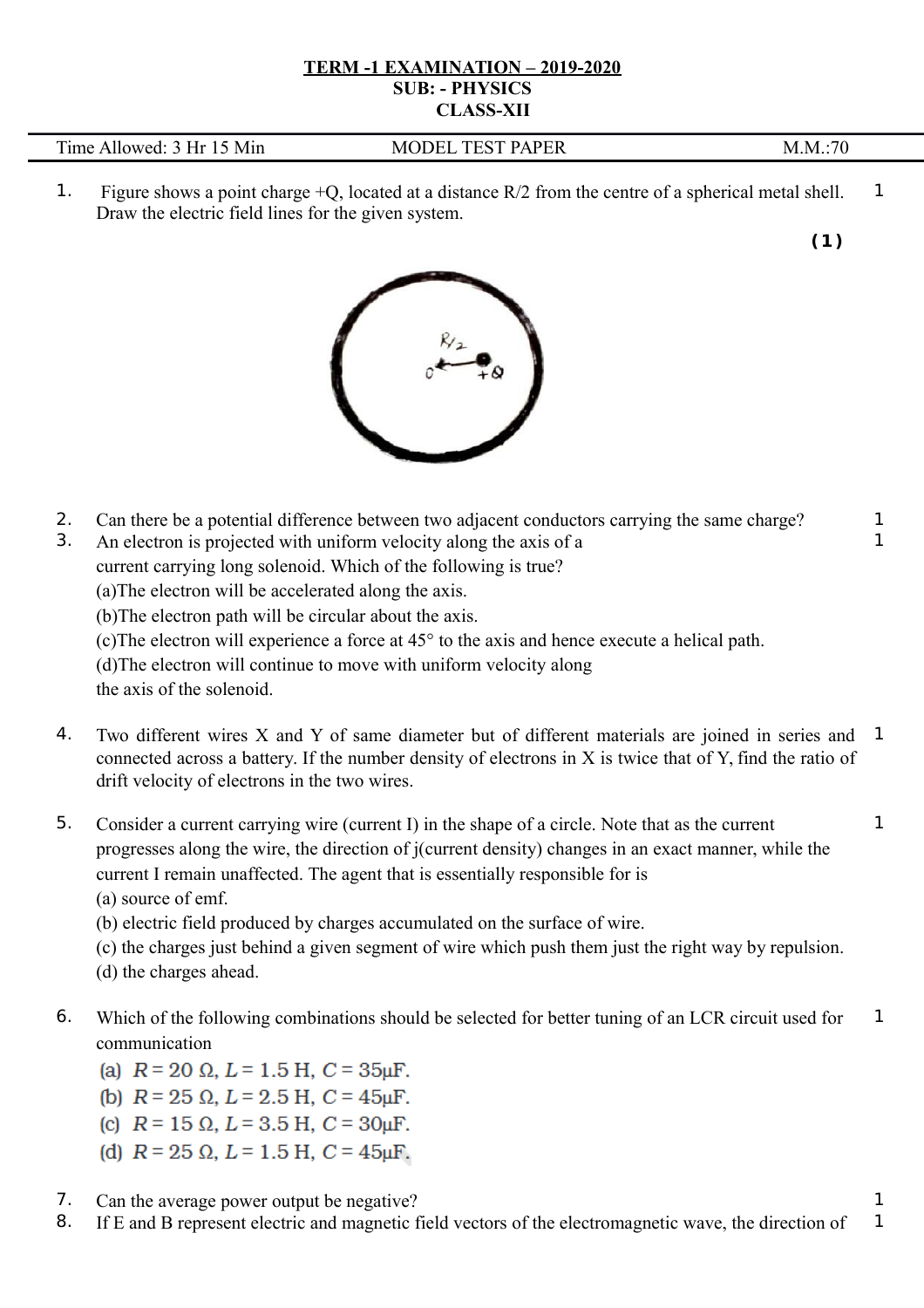propagation of electromagnetic wave is along  $(a)E$ . (b)B.  $(c)B \times E$ .  $(d)E \times B$ . 9. Two particles A1 sand A2of masses m1, m2(m1 >m2) have the same de Broglie wavelength. Then (a) their momenta are the same. (b) their energies are the same. (c) energy of A1 is Zero. (d)energy of A1 is more than the energy of A2. 1 10 The electric field inside a spherical shell of uniform surface charge density is a) Zero b) constant, less than zero c) directly proportional to the distance from the centre. d) None of the above. 1 11 There are two coils A and B as shown in Fig. A current starts flowing in B as shown, when A is moved towards B and stops when A stops moving. The current in A is counterclockwise. B is kept stationary when A moves. We can infer that (a)there is a constant current in the clockwise direction in A. (b)there is a varying current in A. (c)there is no current in A. (d)there is a constant current in the counterclockwise direction in A. 1



.

.

12 An electric charge q is placed at the centre of a cube of side a. The electric flux on one of its faces . will be 1

a)  $q/6\varepsilon_o$  b)  $q/\varepsilon_o a^2$ c) q/4 $\Pi \epsilon_0 a^2$ d)  $q / \varepsilon_0$ 13 . There are two sources of light, each emitting with a power of 100 W. One emits X-rays of wavelength 1nm and the other visible light at 500 nm. Find the ratio of number of photons of X-rays to the photons of visible light of the given wavelength? 1

14 Describe the motion of a charged particle in a cyclotron if the frequency of the radio frequency (rf) . field were doubled. 1

|         | 15 X-rays have wavelengths ranging from m to m.                 |  |
|---------|-----------------------------------------------------------------|--|
| 16      | Value of dip angle at magnetic pole is                          |  |
| $\perp$ | The mutual inductance $M_{12}$ of coil 1 with respect to coil 2 |  |
|         | (a) increases when they are brought nearer.                     |  |
|         | (b) depends on the current passing through the coils.           |  |

(c)increases when one of them is rotated about an axis.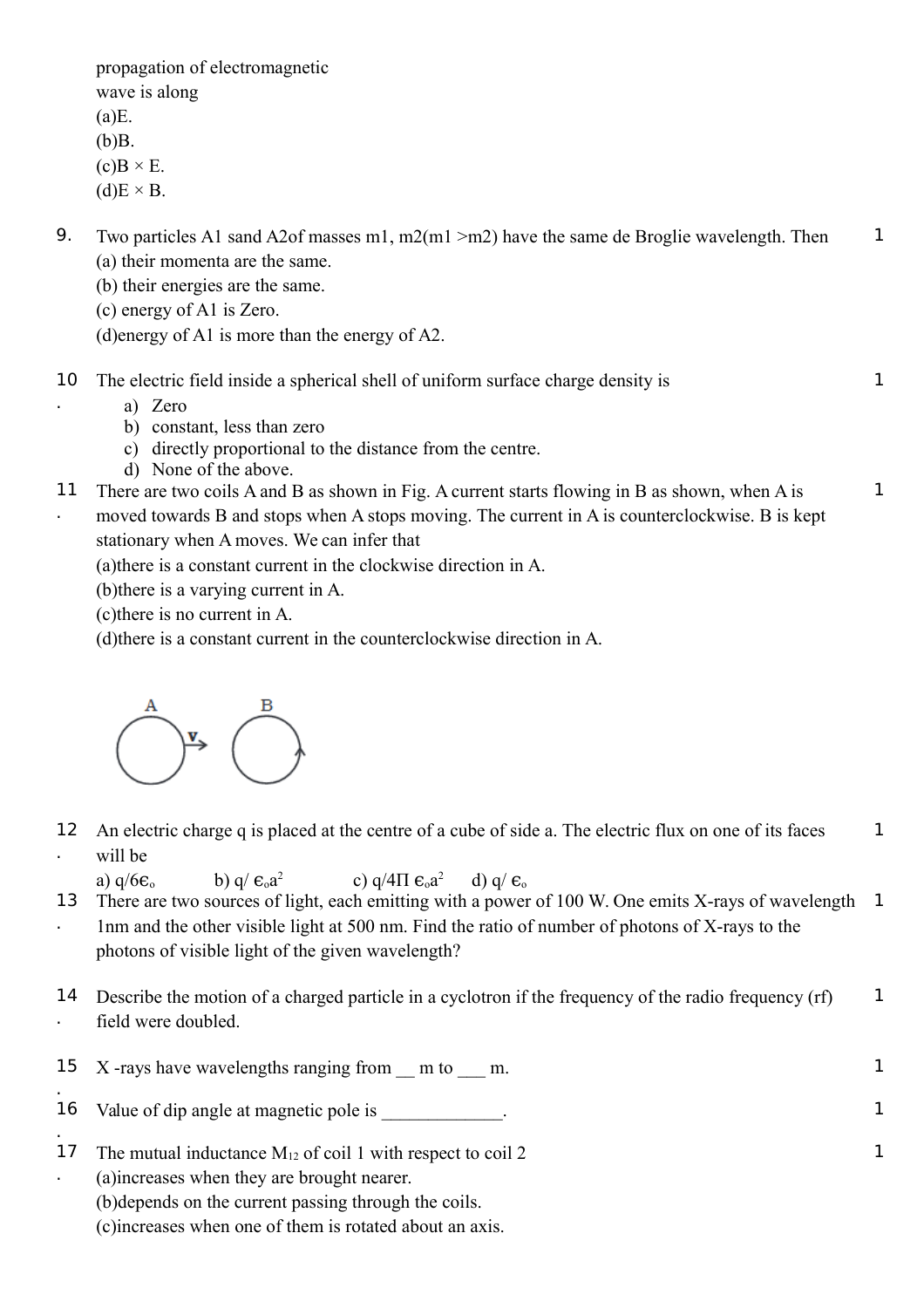(d) is the different as  $M_{21}$  of coil 2 with respect to coil 1.

| 18                   | Curie law $XT = constant$ , relating magnetic susceptibility and absolute temperature of magnetic<br>substance is obeyed by<br>a) all magnetic substance<br>b) paramagnetic substance.<br>c) diamagnetic substance<br>d) ferromagnetic substance.                                                                                                | $\mathbf{1}$   |
|----------------------|--------------------------------------------------------------------------------------------------------------------------------------------------------------------------------------------------------------------------------------------------------------------------------------------------------------------------------------------------|----------------|
| 19                   | Which has greater resistance (a) millimeter or ammeter (b) millimeter or Voltmeter?                                                                                                                                                                                                                                                              | $\mathbf 1$    |
| 20                   | Draw the graph how the resistivity of carbon varies with temperature.                                                                                                                                                                                                                                                                            | 1              |
| 21                   |                                                                                                                                                                                                                                                                                                                                                  | 2              |
|                      | The magnetic field in a plane electromagnetic wave is given by:                                                                                                                                                                                                                                                                                  |                |
|                      | $B_y = 12 \times 10^{-8} \sin (1.20 \times 10^{7} z + 3.60 \times 10^{15} t)$ T. Calculate the                                                                                                                                                                                                                                                   |                |
|                      | (i)<br>Energy density associated with the Electromagnetic wave                                                                                                                                                                                                                                                                                   |                |
|                      | Speed of the wave<br>(ii)                                                                                                                                                                                                                                                                                                                        |                |
|                      |                                                                                                                                                                                                                                                                                                                                                  |                |
| 22                   | Find an expression for the potential at a point due to a point charge Q.                                                                                                                                                                                                                                                                         | $\overline{2}$ |
|                      | <b>OR</b>                                                                                                                                                                                                                                                                                                                                        |                |
| 23                   | Derive an expression for the electric potential at any point along the axial line of an electric dipole?<br>A charged particle of mass 'm' charge 'q' moving at a uniform velocity 'v' enters a<br>uniform magnetic field 'B' normal to the field direction. Deduce an expression for<br>Kinetic Energy of the particle. Why does the Kinetic En | 2              |
| 24                   | $A$ 40 $\Omega$ resistor is connected in the left gap and an unknown resistance is connected in the right gap                                                                                                                                                                                                                                    | 2              |
|                      | of the meter bridge. Also the null deflection point is shifted by 25 cm when the resistors are                                                                                                                                                                                                                                                   |                |
| 25                   | interchanged. Find the value of unknown resistance?<br>An proton and an alpha particle are released in the uniform electric field. Will they experience same                                                                                                                                                                                     | 2              |
|                      | force and have same acceleration? Justify?                                                                                                                                                                                                                                                                                                       |                |
| 26<br>$\blacksquare$ | A Dutron $({}_{1}H^{2})$ and a proton are released from the centre of a cyclotron and made to accelerate.<br>(a) Can both be accelerated at the same cyclotron frequency? Justify?                                                                                                                                                               | 2              |
|                      | (b) When they are accelerated in turn, which of the two will have higher velocity at the exit slit of the                                                                                                                                                                                                                                        |                |
| 27                   | dees?                                                                                                                                                                                                                                                                                                                                            | 2              |
|                      | The focal length of a convex lens made of glass is 20 cm. What will be its new                                                                                                                                                                                                                                                                   |                |

focal length when placed in a medium of refractive index 1.25?

## **O R**

The following data was recorded for values of object distance and the corresponding values of image distance in the experiment on study of real image formation by a convex lens of power + 5 D. One of these observations is incorrect. Identify this observation and give reason for your choice. (2)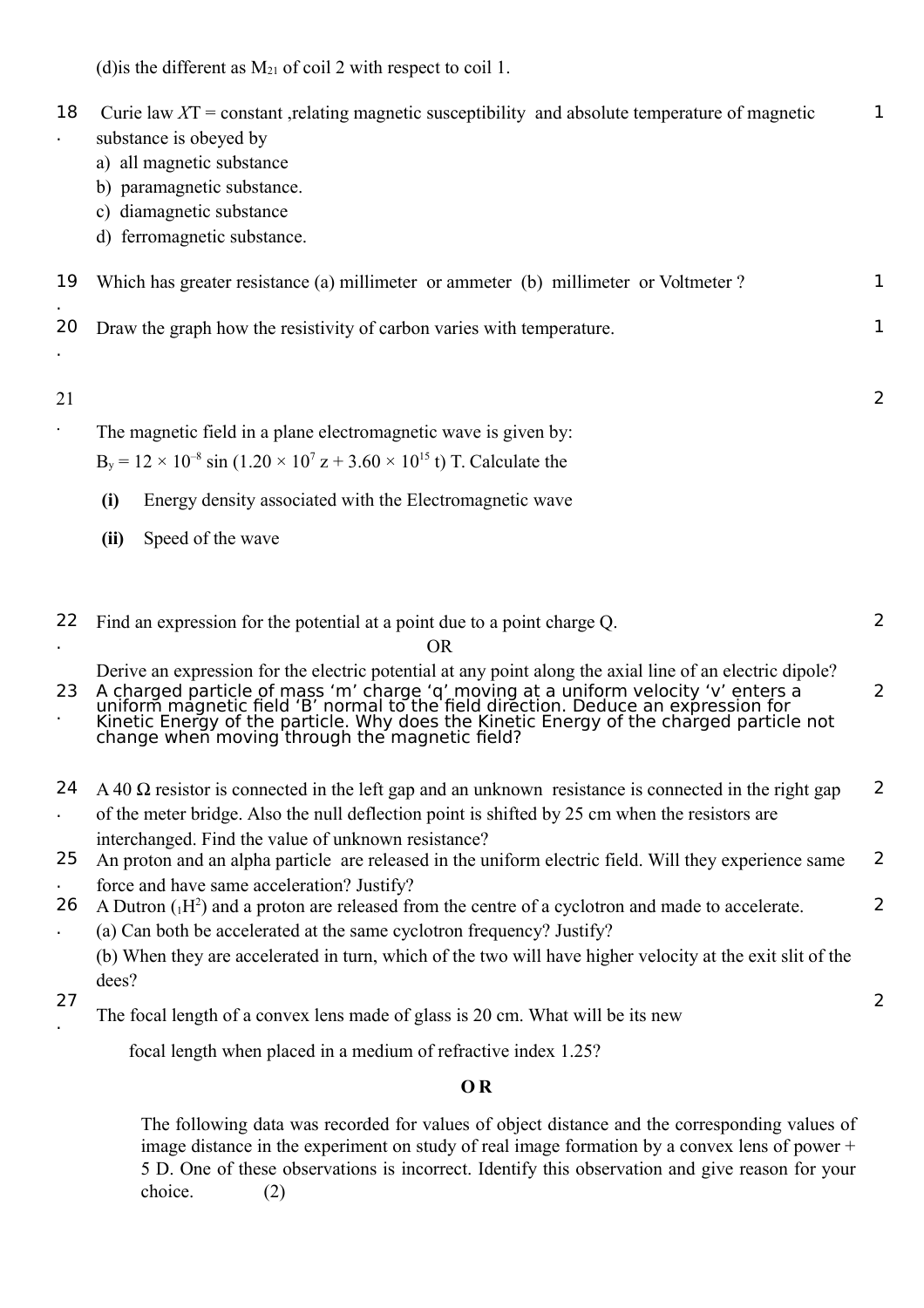| Sr. No.                    |    | ◠  |    |    |    | υ  |
|----------------------------|----|----|----|----|----|----|
| Object<br>distance<br>(cm) | 25 | 30 | 35 | 45 | 50 | 55 |
| Image<br>distance<br>(cm)  | 97 | 61 | 37 | 35 | 32 | 30 |

- 28 Charges of q, qand -q, respectively are placed at the vertices of an equilateral triangle of side l each. . Find the net force experienced by each charge. 3
- 29 . Derive an expression for the capacitance of the capacitor. When a metal plate is introduce in such away that thickness of plate is less then separation of plate of capacitor. 3

3

3

- 30 . Identify the following electromagnetic radiations as per the frequencies given below. Write one application of each. (a)  $10^{15}$  Hz (b)  $10^5$  Hz (c)  $10^{10}$  Hz
- 31 (a) Explain the working and theory of AC generator.
- . (b) How is transformer used in large scale transmission and distribution of electrical energy over long distances?
- 32 . Derive an expression for the mutual inductance of two long co-axial solenoids of same length wound over one another. 3
- 33 Explain the cause of paramagnetic and dia magnetic substances . Give two examples of each. 3
- . 34 . State the principle of Wheatstone bridge. Draw the circuit diagram to find unknown resistance by meter bridge. Write the formula also. 3
- 35 . a) Define electric dipole moment. Is it a scalar or a vector? Derive the expression for the electric field of a dipole at a point on the Axial line of the dipole. 5

b) An electric dipole moment  $4X10^{-9}$  Cm is aligned at  $30^{\circ}$  with the direction of uniform electric field of magnitude  $5 \times 10^4$  NC-1. Calculate the magnitude of the torque acting on the dipole.

OR

**(a)** Two isolated metal spheres A and B have radii R and 2R respectively, and same charge q. Find which of the two spheres have greater : (i) Capacitance and (ii) energy density just outside the surface of the spheres.

**(b) (i)** Show that the equipotential surfaces are closed together in the regions of strong field and far apart in the regions of weak field. Draw equipotentialsurfaces for an electric dipole. **(1+1) (ii)** Concentric equipotential surfaces due to a charged body placed at the centre are shown. Identify the polarity of the charge and draw the electric field lines due to it. **(1)**

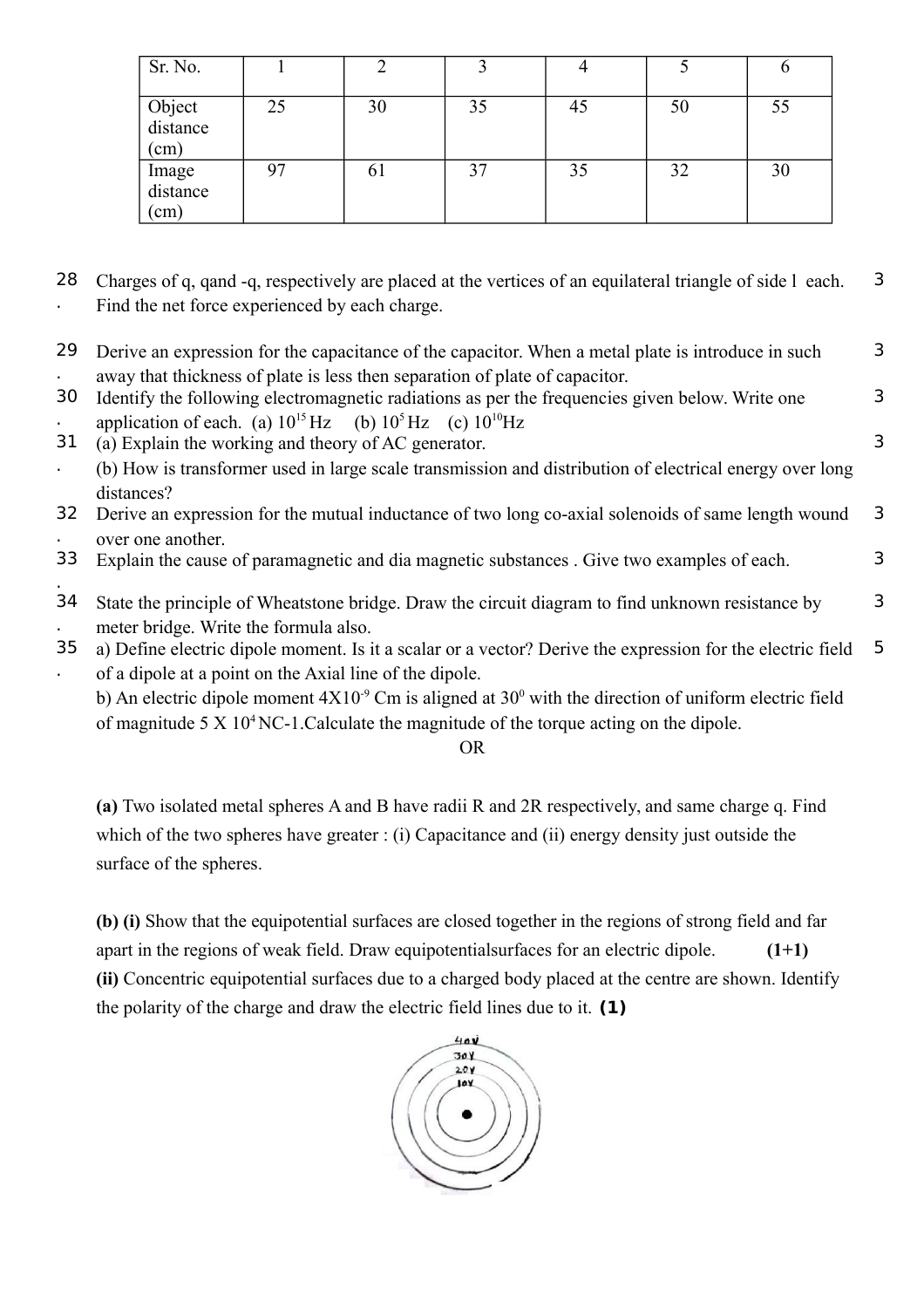36 A device X is connected across an ac source of voltage  $V = V_0$  sinot. The current through X is given . 5

as I = I<sub>0</sub> sin ( $\omega t$  +  $\overline{2}$ )

(a) Identify the device X and write the expression for its reactance.

(b) Draw graphs showing variation of voltage and current with time over one cycle of ac, for X. (c) How does the reactance of the device X vary with frequency of the ac? Show this variation graphically.

(d) Draw the phasor diagram for the device X.

OR

.Figure shows a metal rod PQ of length *l*, resting on the smooth horizontal rails AB positioned between the poles of a permanent magnet. The rails, rod and the magnetic field B are in three mutually perpendicular directions. A galvanometer G connects the rails through a key 'k'. Assume the magnetic field to be uniform. Given the resistance of the closed loop containing the rod is R. 5

- **(i)** Suppose K is open and the rod is moved with a speed v in the direction shown. Find the polarity and the magnitude of induced emf.
- **(ii)** With K open and the rod moving uniformly, there is no net force on the electrons

in the rod PQ even though they do experience magnetic force due to the motion of the rod. Explain.

**(iii)** What is the induced emf in the moving rod if the magnetic field is parallel to the rails instead of being perpendicular? **(3 +2)**



b) Explain wattlesss current and Power factor.

37. **(a)** Draw a ray diagram to show the formation of the real image of a point object due to a convex spherical refracting surface, when a ray of light is travelling from a rarer medium of refractive index μ1 to a denser medium of refractive index μ2. Hence derive the relation between object distance, imagedistance and radius of curvature of the spherical surface. **(3)**

**(b)** An object is placed in front of right angled prism ABC in two positions as shown. The prism is made of crown glass with critical angle of  $41^\circ$ . Trace the path of the two rays from P  $\&$  Q.(2)

## **OR**

**(a)** Calculate the value of θ, for which light incident normally on face AB grazes

along the face BC.  $\mu_{\rm g} = 3/2 \mu_{\rm w} = 4/3$ . **(2)**